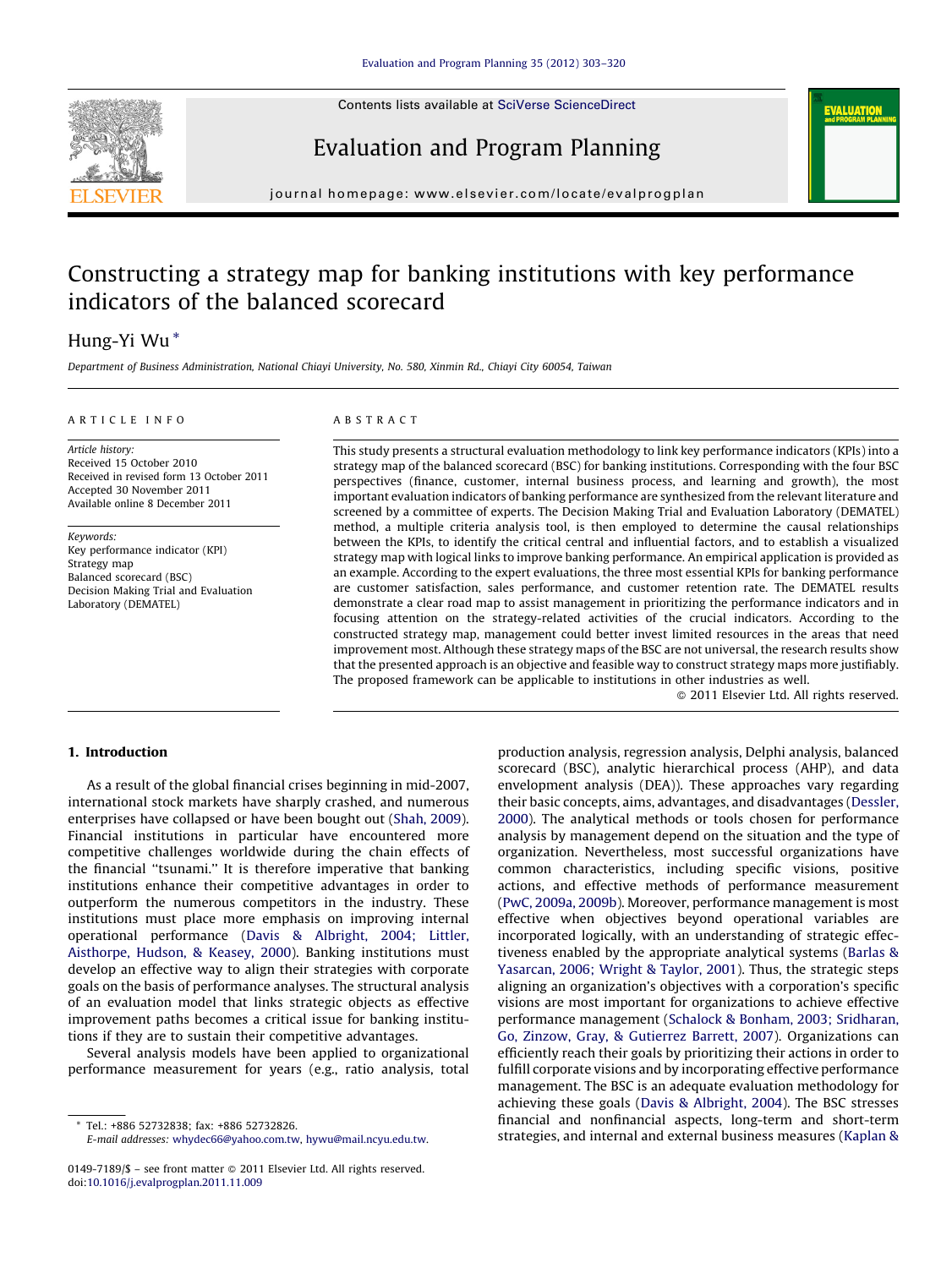[Norton, 1992](#page--1-0)). Through the BSC, management can not only communicate well with their employees but also control the progress of strategic development in order to improve organizational performance and to increase competitiveness.

Because of the intangible nature of the products and services provided by banking institutions, one cannot easily measure the efficiency and competitiveness of banking products and services. Most available research has focused on gauging the productivity and efficiency of the banking industry by measuring outputs, costs, and performance ([Kosmidou, Pasiouras, Doumpos, & Zopounidis,](#page--1-0) [2006\)](#page--1-0). Moreover, many of the studies only use financial ratios to evaluate banking performance. Most of the traditional performance measures in banking focus on external financial reporting ([Hepworth, 1998](#page--1-0)). However, focusing solely on these external reports has kept banks from long-term learning, growing, innovating, and planning ([Chia & Hoon, 2000; Davis & Albright,](#page--1-0) [2004; Ko & Lee, 2000\)](#page--1-0). Furthermore, banks need to completely reassess their performance measurement in order to adapt to constantly changing customer needs and requirements. To achieve more effective performance, banks must align their goals with those of their clients' services [\(Nist, 1996\)](#page--1-0).

Banking institutions as well as other organizations have widely applied the BSC not only as the key to achieving a successful execution of strategic plans [\(Frigo, Pustorino, & Krull, 2000\)](#page--1-0) but also for strategic development and performance measurement (Aranda & [Arellano, 2010; Banker, Chang, & Pizzini, 2004; Littler et al., 2000\)](#page--1-0). A number of studies have researched the BSC implementation ([Aranda](#page--1-0) [& Arellano, 2010; Banker et al., 2004; Bhagwat & Sharma, 2007;](#page--1-0) [Chan, Gaffney, Neailey, & Ip, 2002; Chen, Chen, & Peng, 2008; De](#page--1-0) Silva, Tadashi, & Kikuo, 2005; Fernandes, Raja, & Whalley, 2006; Hsu, [2005; Kaplan & Norton, 1992, 1996a, 1996b; Littler et al., 2000;](#page--1-0) [McNamara & Mong, 2005; Mearns & Havold, 2003; Norton,](#page--1-0) [Contrada, & LoFrumento, 1997; Wu, Tzeng, & Chen, 2009](#page--1-0)) and strategy maps [\(Kaplan & Norton, 2004a, 2004b](#page--1-0)) of the banking industry. However, most of the BSC-related studies have focused mainly on performance measures; only a few papers have examined the creation of a mechanism that distinguishes causal relationships between key performance indicators (KPIs) for the purposes of strategy implementation. To enhance banking performance, BSCs should be incorporated into performance measurement models not only through properly screening effective evaluation indicators for performance measurement but also through constructing feasible strategy maps motivated toward the development of improvement programs [\(Chia & Hoon, 2000; Schalock & Bonham, 2003; Sridharan](#page--1-0) [et al., 2007; Wu, Lin, & Chang, 2011](#page--1-0)).

Of the related studies, almost none purposely presents a plan for the construction of strategy maps; rather, these studies mainly focus on the generic framework of the four BSC perspectives for performance measurement ([Jassbi, Mohamadnejad, & Nasrollah](#page--1-0)[zadeh, 2011](#page--1-0)). Strategy mapping is the most important procedure in building a BSC system since the strategy map can be viewed as the causality of hypothesis between strategic objectives (measured by KPIs) in the main structure of a BSC system ([Kaplan & Norton,](#page--1-0) [2004a](#page--1-0)). Therefore, establishing strategy maps with clearly causal/ logical links leads to the establishment of strategic pathways throughout the organization [\(Evans, 2007\)](#page--1-0). However, numerous companies dilute the efforts of their BSC systems as a result of basic mistakes in mapping [\(Makhijani & Creelman, 2008](#page--1-0)). In addition, there is a lack of the articulation of the cause-and-effect relationships between some of the suggested areas of measurement in the BSC ([Malina, Nørreklit, & Selto, 2007; Malmi, 2001; Nørreklit, 2000,](#page--1-0) [2003\)](#page--1-0). Although [Thakkar, Deshmukh, Gupta, and Shankar \(2007\)](#page--1-0) have proposed an ISM model for the connection of strategic objectives, only causal directions are taken into account. Two other BSC-related studies by [Tseng \(2010\)](#page--1-0) and [Jassbi et al. \(2011\)](#page--1-0) use the Decision Making Trial and Evaluation Laboratory (DEMATEL) to build strategy maps, but these studies categorize performance indicators into "cause groups" and "effect groups," with no indepth analyses of the complex interactive relationships among indicators. As a result, our proposed model of the establishment of strategy maps, which takes into consideration the impact (including both influential directions and strengths) of KPIs, can fill the apparent gaps in the literature ([Malina et al., 2007; Malmi,](#page--1-0) [2001; Nørreklit, 2000, 2003](#page--1-0)). In other words, the main theme of the current study is to propose a methodology to establish the BSC strategy map and provide profound analysis of the complicated interactive relationships (influential directions and strengths) among the KPIs. Therefore, the term ''strategy'' referred by the strategy map here, is specifically defined the ''logical links'' (causal relationships) among the KPIs, demonstrating the central KPIs and the prioritization of strategic steps linked by the KPIs.

Thus, according to the four perspectives of the BSC, the DEMATEL method ([Gabus & Fontela, 1972, 1973](#page--1-0)) is proposed as a tool with which to scrutinize the cause-and-effect relationships between banking performance indicators in order to establish strategy maps. The purpose of this research is as follows: (1) to organize suitable KPIs for the evaluation of banking performance based on the BSC perspectives; (2) to use the DEMATEL technique to explore the complex causal relationships among KPIs and to identify the critical central indicators and effective prioritization of the strategic steps in order to construct the strategy map for banking performance improvements; and (3) to provide suggestions from the analytical results and references for the management of associated organizations as well as for future research.

The remainder of this paper is organized as follows: the literature related to banking performance measurement is reviewed in Section 2. In Section [3](#page--1-0), the concepts of BSC and strategy maps are introduced. The proposed framework of constructing a strategy map by the DEMATEL method is described in Section [4](#page--1-0). Section [5](#page--1-0) illustrates an empirical example of a banking strategy map, including the selection of the indicators of BSC performance measurement, the construction of the strategy map, and the resulting analyses and discussions. Finally, some of the important managerial implications and suggestions for future research are proposed in Section [6](#page--1-0).

#### 2. Performance measurement of banking

The definitions of banking performance measurement and the related evaluation indicators selected by previous studies are briefly summarized as follows.

#### 2.1. Definitions of performance measurement

[Rue and Byars \(2005\)](#page--1-0) suggest that performance measurement includes the way employees refine their work and how they establish decision-making and the communication processes of improvement plans. [Kaplan and Norton \(1992\)](#page--1-0) describe performance measurement as a way to review an organization's financial and nonfinancial goals. Numerous performance management topics and examples have been demonstrated in the literature on performance measurement ([McNamara & Mong, 2005\)](#page--1-0). Traditional performance rankings rely on simple and consistent financial data, such as return on earnings (ROE) and return on assets (ROA) data. However, these performance rankings may not highlight strategies that lead to top performance [\(Hanley & Suter,](#page--1-0) [1997](#page--1-0)). Nonfinancial criteria such as customer satisfaction, communities (e.g., ''job creation and retention,'' ''spurring community revitalization''), and employees (e.g., ''employees' professional training," "employee stability") can be vital to a bank's winning strategy. Using only ROA or ROE for performance ranking does not necessarily indicate which institutions offer the highest